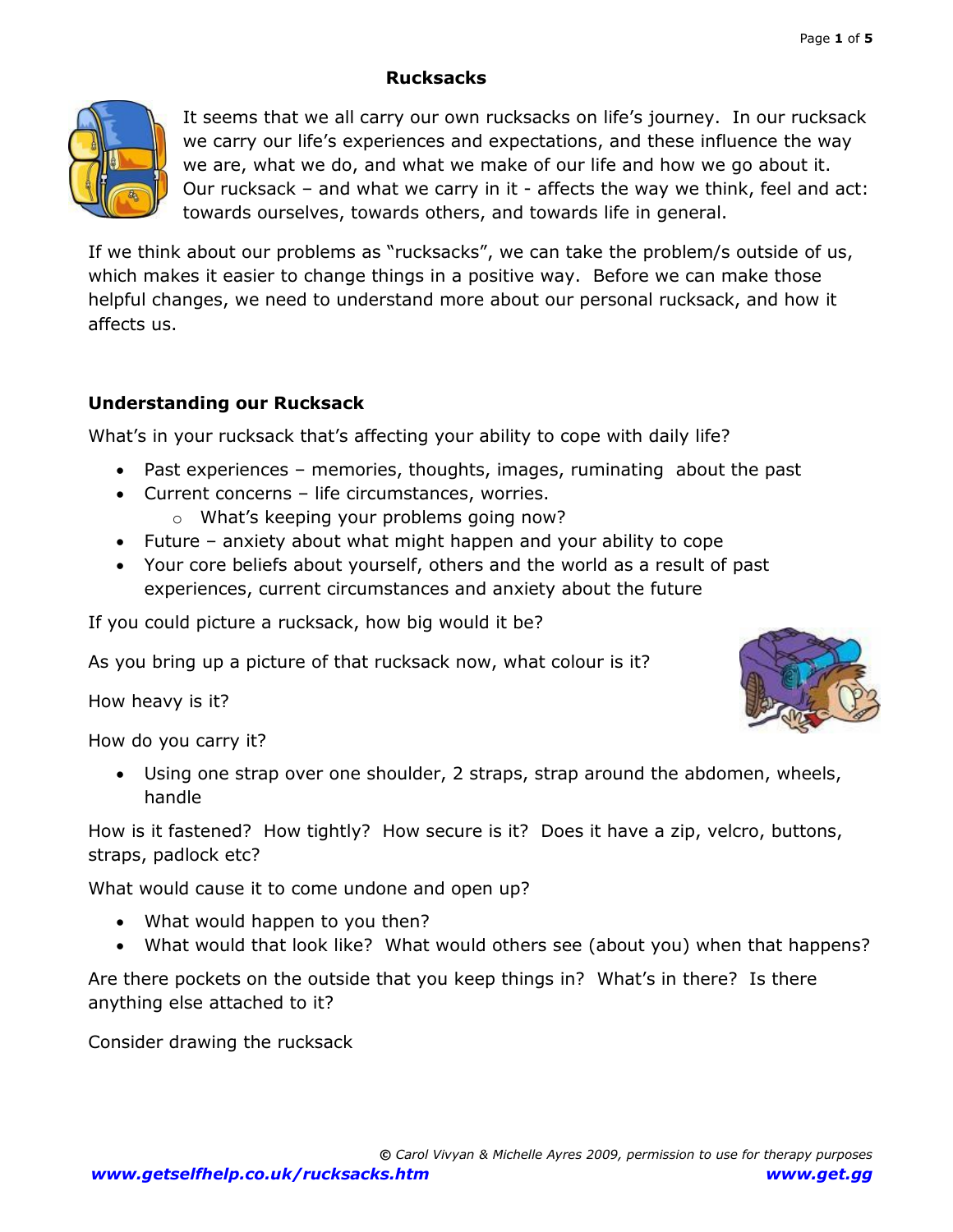

What does it feel like when you're carrying the rucksack?

- What do you feel in your body?
- What goes through your mind?
- What does it mean or say about you (that you're carrying this rucksack)?

How does carrying the rucksack affect you? (in different situations, generally)

- Thoughts
	- o What goes through your mind?
	- o What images or memories come up?
	- o What thoughts keep coming up?
	- o What does that say about you, or mean?
- Feelings
	- o What emotions do you often experience? Depression, Anxiety, Anger etc
- Physical sensations
	- o What do you often feel in your body?
		- **Tiredness, headache, heart racing or pounding,** breathing changes, shaking, dizzy, light-headed, tense muscles, hot, sweaty, can't concentrate, poor memory, restless etc



- Behaviours
	- o What do you do that helps you cope or feel better?
	- o What do you do that keeps your problem going?
	- o What do you do that makes you feel bad?

What do other people see (when you're carrying your rucksack)? What would they notice about you?

- What do think they notice about you?
- What might they see you doing?
- What would they think that you were feeling or thinking?
- What would make them think that about you?

Is there only one rucksack or do you have different ones? What do they look like (etc)? When do you use them? What's in them.....etc?

What else is there about the rucksack, or about you when you're carrying the rucksack?

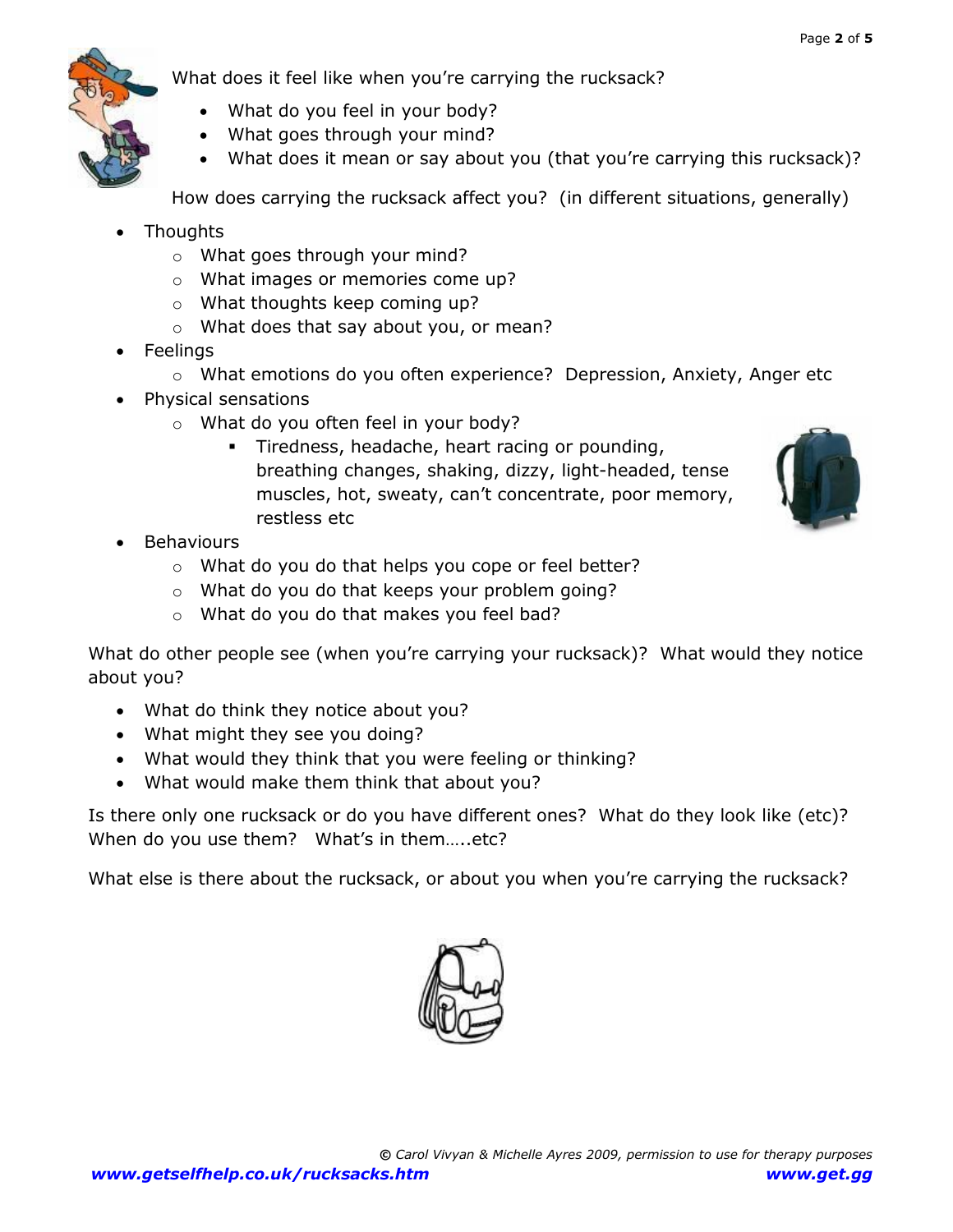### **Exceptions**

Are there times when you don't carry the rucksack, or when it feels lighter, or is different in any way? Describe those times..

Are there times when it feels bigger, heavier etc?

Are there times when you carry or fasten it differently?

Are there times when you take it off, even if only for a short time?

At these times, how are things different?

- Thoughts
	- o What goes through your mind at those times?
	- o What thoughts come up?
	- o Do you notice any images or memories?
- Emotions
	- o What do you feel emotionally at those times?
- Physical Sensations
	- o What do you feel in your body? Where do you feel it?
- Behaviours
	- o What do you do differently at those times?
	- o What would other people see you doing?

Can you think of a time when you felt much better? What happened to your rucksack at that time?



# **Coping**

Are there things in your rucksack that help you cope with your difficulties? What are they?

What is it about your rucksack that keeps you going or stops you getting worse?

Are these coping strategies helping you in the long term?

What would be the first thing you would change about the way you cope?

What would you do more of or start doing?

What would you do less of or stop doing?



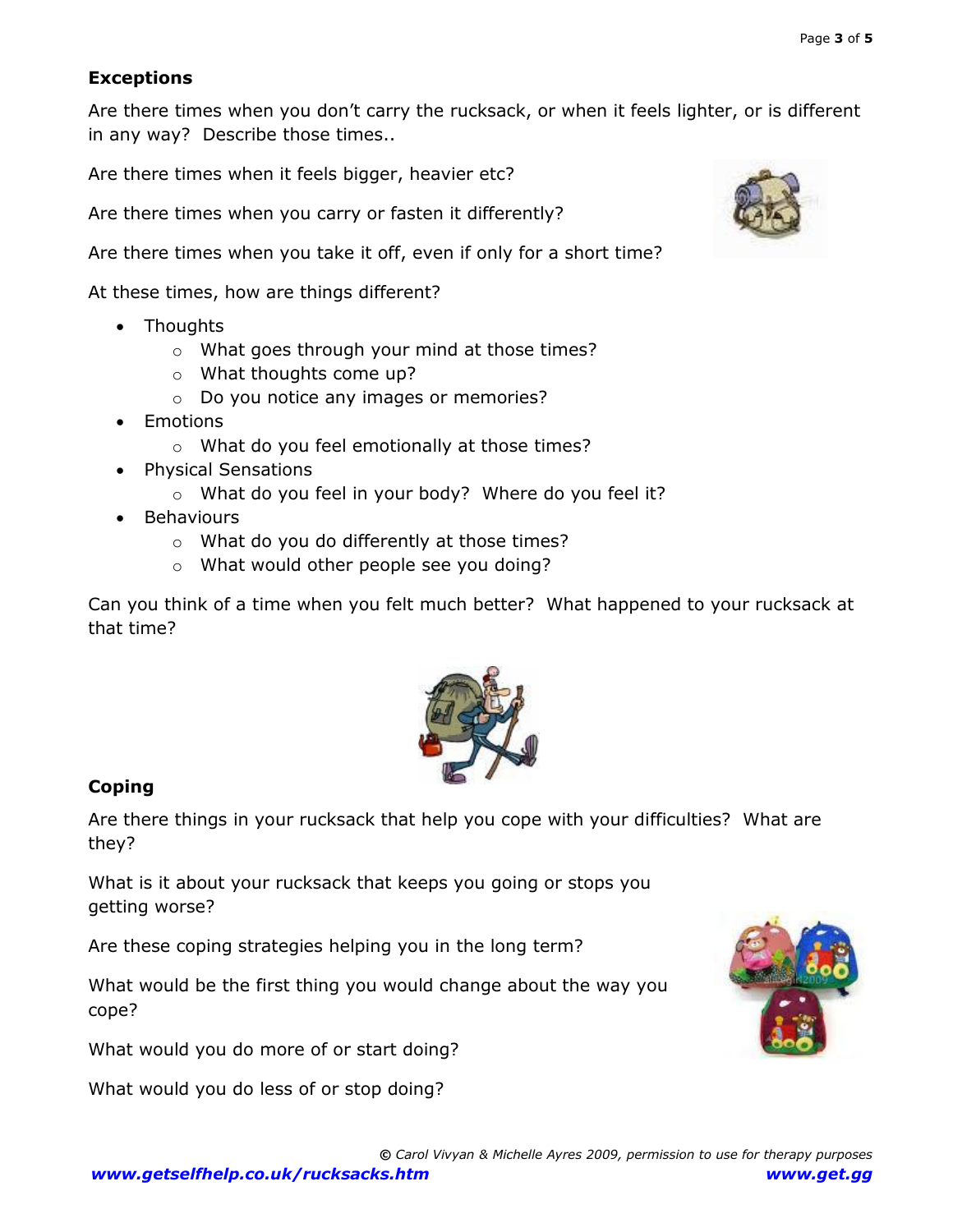## **Changing the Rucksack**

Could you carry a different rucksack, or could you make changes to the one you have?

What would your new rucksack be like? What colour would you like it to be? How big would it be? How does it fasten? How do you wear it? How heavy would it be? What would be in it? What would you carry?



What would be most helpful for you to carry with you?

How would you feel different if you were able to take off the rucksack?

Would you start by lightening the rucksack in some way? How?

If you took the rucksack off, what would be the first thing you'd notice? And then what?

What would others notice if you weren't wearing your rucksack?

What would need to happen before you could take the rucksack off or lighten the load?



## **Discarding the Rucksack**

When could you start taking it off? Where could you leave it? How long for?

Can you imagine taking and leaving the rucksack off for a period of time?

Can you imagine discarding the rucksack completely and not needing it any more? How would things be different if you didn't have your rucksack?

- What thoughts would go through your mind at that time?
- What would that feel like? (emotionally and in your body)
- What would it look like? What would you do differently?

Can you imagine waking up one morning and finding that your rucksack had gone, and no longer having to lug it around with you.

- What would be the first thing you would notice that was different?
- What would be the next thing?
- What else?

What would others notice about you?

- What would be the first thing they'd notice or comment on?
- What then?